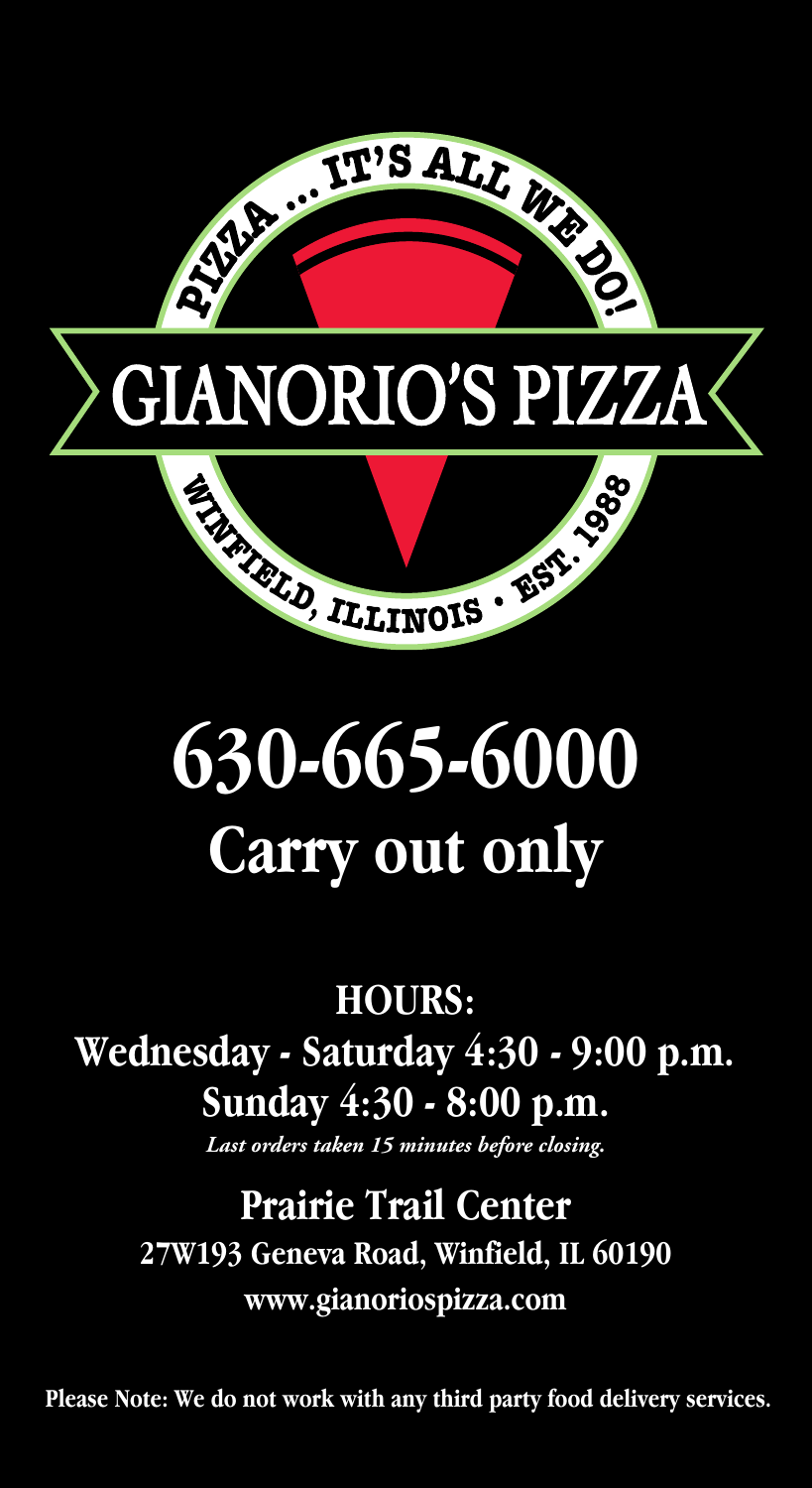# **BUILD YOUR OWN PIZZA**

#### **Regular, Extra Thin, Ultra Thin, & Double Dough**

*(Pleasespecifycrust type upon ordering)*

|                             | 10"<br><b>Individual</b> | 12"<br><b>Small</b> | 14"<br><b>Medium</b> | 16"<br>Large | 18"<br>Jumbo |
|-----------------------------|--------------------------|---------------------|----------------------|--------------|--------------|
| Serves                      | $1-2$                    | $2 - 3$             | $3-4$                | $4-5$        | $5-6$        |
| <b>Cheese</b>               | 9.50                     | 12.95               | 15.95                | 18.95        | 20.95        |
| 1 Topping                   | 10.90                    | 14.70               | 17.95                | 21.20        | 23.45        |
| 2 Toppings                  | 12.30                    | 16.45               | 19.95                | 23.45        | 25.95        |
| 3 Toppings                  | 13.70                    | 18.20               | 21.95                | 25.70        | 28.45        |
| <b>Add'l Toppings</b>       | 1.40                     | 1.75                | 2.00                 | 2.25         | 2.50         |
| <b>Double Dough</b>         | 1.75                     | 2.25                | 2.50                 | 2.75         | 3.25         |
| <i><b>*</b></i> Gluten Free | 2.25                     | 3.50                |                      |              |              |

\* Available in 10" and 12" only. Please note, we are NOT a gluten-free kitchen.<br>Cross-contamination may occur. We cannot guarantee that this menu item *will be completely free of allergens.*

# **TOPPINGS**

| <b>Italian Sausage</b> | <b>Mushrooms</b>        |
|------------------------|-------------------------|
| Pepperoni              | <b>Onions</b>           |
| <b>American Bacon</b>  | <b>Red Onions</b>       |
| <b>Canadian Bacon</b>  | <b>Green Peppers</b>    |
| <b>Ground Beef</b>     | <b>Spinach</b>          |
| <b>Roast Beef</b> *    | <b>Broccoli</b>         |
| Chicken <sup>*</sup>   | <b>Tomatoes</b>         |
| <b>Shrimp</b>          | <b>Artichoke Hearts</b> |
|                        |                         |

**Black Olives Green Olives Kalamata Olives Hot Giardiniera Jalapeño Peppers Banana Peppers Ricotta Cheese Pineapple**

**Anchovies Garlic Basil BBQ Sauce Blanco Sauce (olive oil & garlic) Feta Cheese \* Extra Cheese \***

**\****Double topping charge*

# **SPECIALTY PIZZAS**

*Any of our specialty pizzas can be customized to your preferences.*

**HAWAIIAN (2 Toppings) -** Canadian Bacon & Pineapple **VEGGIE (3 Toppings) -** Mushrooms, Onions & Green Peppers **MARGARITA (3 Toppings) -** Garlic, Basil & Diced Tomatoes baked on top of cheese **PIZZA CON CARNE (4 Toppings) -** Sausage, Pepperoni, American Bacon & Ground Beef **BBQ (5 Toppings) -** KC Masterpiece BBQ Sauce, Chicken, American Bacon & Onion **CLASSIC (6 Toppings) -** Sausage, Pepperoni, Mushrooms, Onions, Green Peppers & Black Olives **GREEK (6 Toppings) -**

Olive Oil & Garlic (no red sauce), Spinach, Red Onion, Kalamata Olives, Feta and Mozzarella Cheese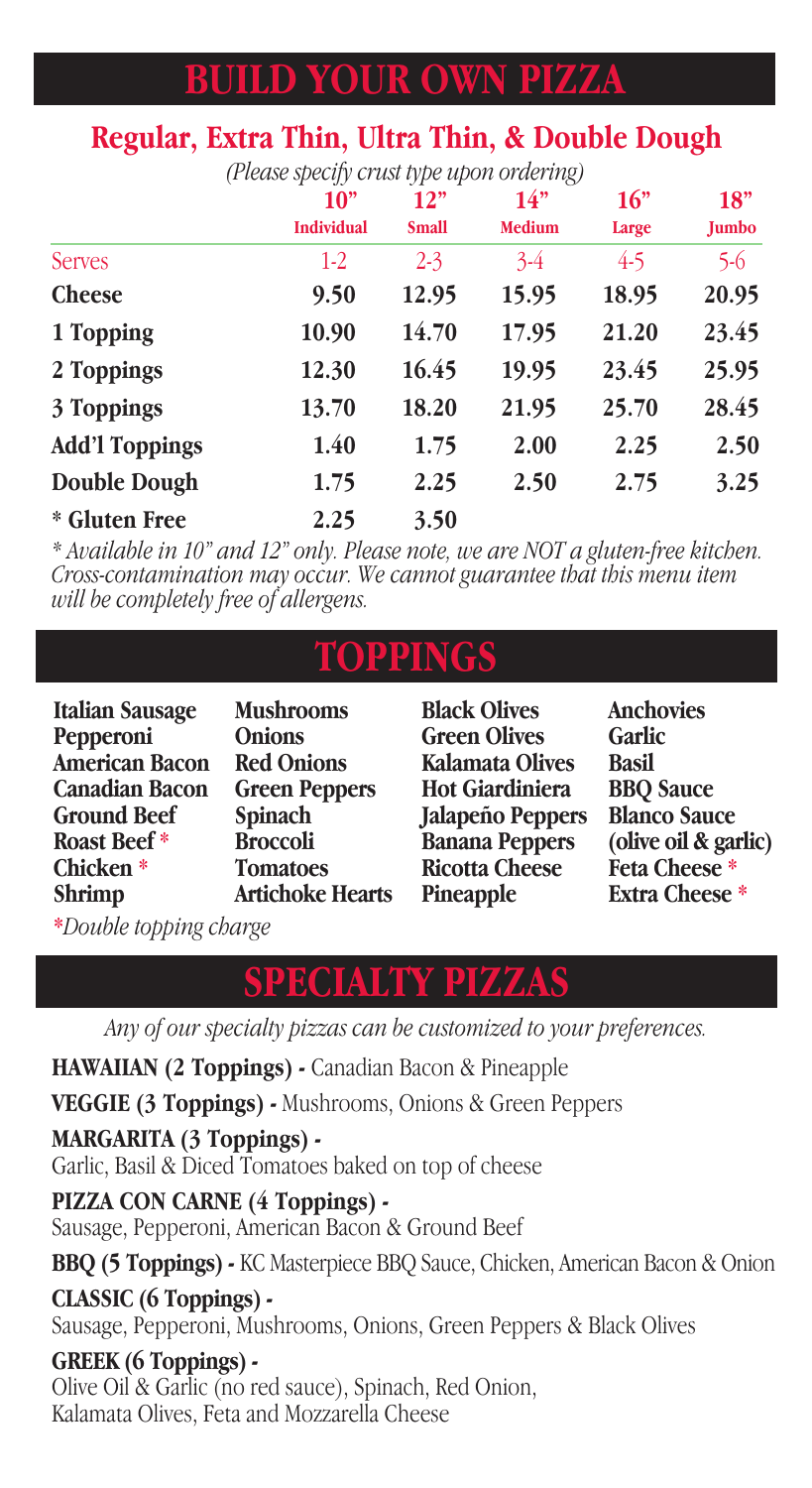### **PAN and STUFFED PIZZA**

**Pan Pizza:** Layered with dough, sauce, cheese, your choice of ingredients & more cheese to top it off.

**Stuffed Pizza:** Layered with dough, cheese, ingredients, more cheese, <sup>a</sup> thin baked crust & sauce on the top.

**Please allow a minimum of 50 minutes for Pan/Stuffed Pizzas**

| $10"$ $12"$ |  |
|-------------|--|
|             |  |
|             |  |
|             |  |

# **CALZONES**

All calzones are made to order with a sauce and cheese base, served with a side of pizza sauce. Add your favorite ingredients, and we'll bake it to perfection!

# **SALADS**

**SALADS**

| Romaine lettuce, garden vegetables, hard-boiled eggs, and ranch dressing                                                                                                                                                           |  |
|------------------------------------------------------------------------------------------------------------------------------------------------------------------------------------------------------------------------------------|--|
|                                                                                                                                                                                                                                    |  |
| Romaine lettuce, blue cheese, toasted pecans, dried cranberries,<br>and ranch dressing                                                                                                                                             |  |
| $\mathbf{n}$ , the set of the set of the set of the set of the set of the set of the set of the set of the set of the set of the set of the set of the set of the set of the set of the set of the set of the set of the set of th |  |

Romaine lettuce, shaved parmesan cheese, croutons, and caesar dressing

### **BREAD**

| (.75 Per ingredient on breads) |  |
|--------------------------------|--|

# **BEVERAGES**